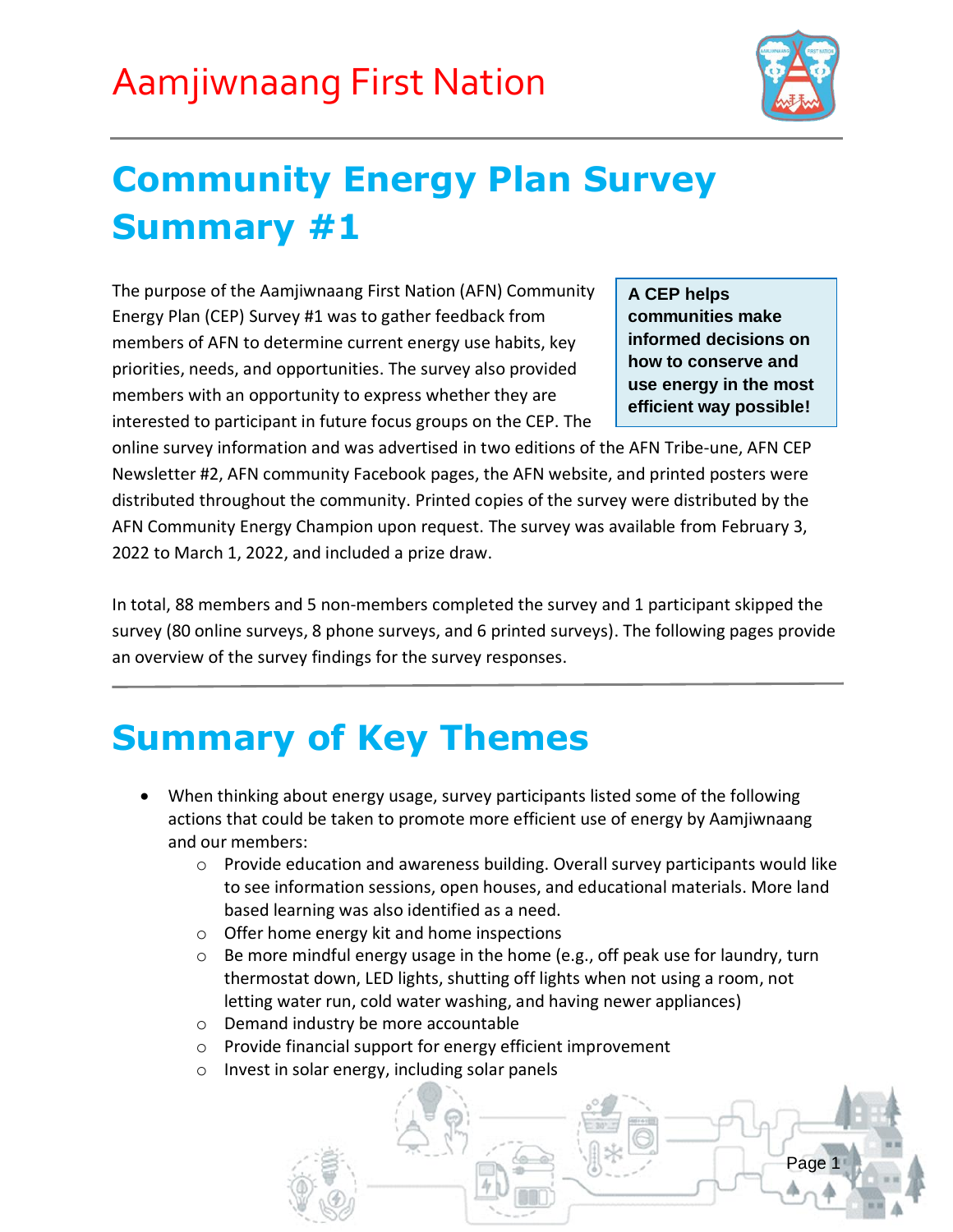

Page 2

- Out of 93 survey responses, 51% of participants identified improving energy efficiency as a high priority, followed by 33% noting that it is a medium priority for them.
- Survey participants identified the following top three benefits to them and their families as a result of the CEP:
	- o Reduce energy cost for their home
	- o Reduce their impact to the environment
	- o Develop renewable energy strategies for their home and future generations
- Survey participants identified the following top three benefits to the community as a result of the CEP:
	- $\circ$  Develop renewable energy strategies for their home and future generations
	- o Reduce the community's energy impact on the environment
	- o Reduce community's energy cost
- The majority of survey participants participate in the following activities:
	- o Use a programmable or smart thermostat
	- o Inspect, maintain and replace air filer on home furnace
	- o Turn of lights in unused rooms
- Based on 90 survey responses, 75% of participants have replaced older light bulbs with LED and 59% of participants have replaced appliances with Energy Star rated units. Only 2% of participants have installed solar panels on their home.
- Cost is the number one factor that is keeping survey participants from doing more to increase household or business energy efficiency.
- Out of 94 responses, 75% of participants indicated that savings and monthly energy bills as most important when considering home/property improvements.
- Overall there is a high willingness by survey participants to explore energy efficiency measures, with the top three being: replacing older light bulbs with LED and replace appliances, windows and doors with Energy Stat rated units.
- Out of 94 responses, 66% of participants would like the see a reduction in the community's energy costs as a result of the CEP, followed by 56% would prefer renewable energy strategies being developed, and 55% would like the community's impact on the environment be reduced.

### **Survey Results**

- **1. When you think about energy usage, what actions could be taken to promote more efficient use of energy by Aamjiwnaang and our members?** *Answered: 86 Skipped: 8*
	- General Comments
		- o Alternative/renewable energy sources.
		- o New energy is beneficial to the development of society / country (x3)
		- o To the future we live in the home of great help
		- o This survey may boost the thought process.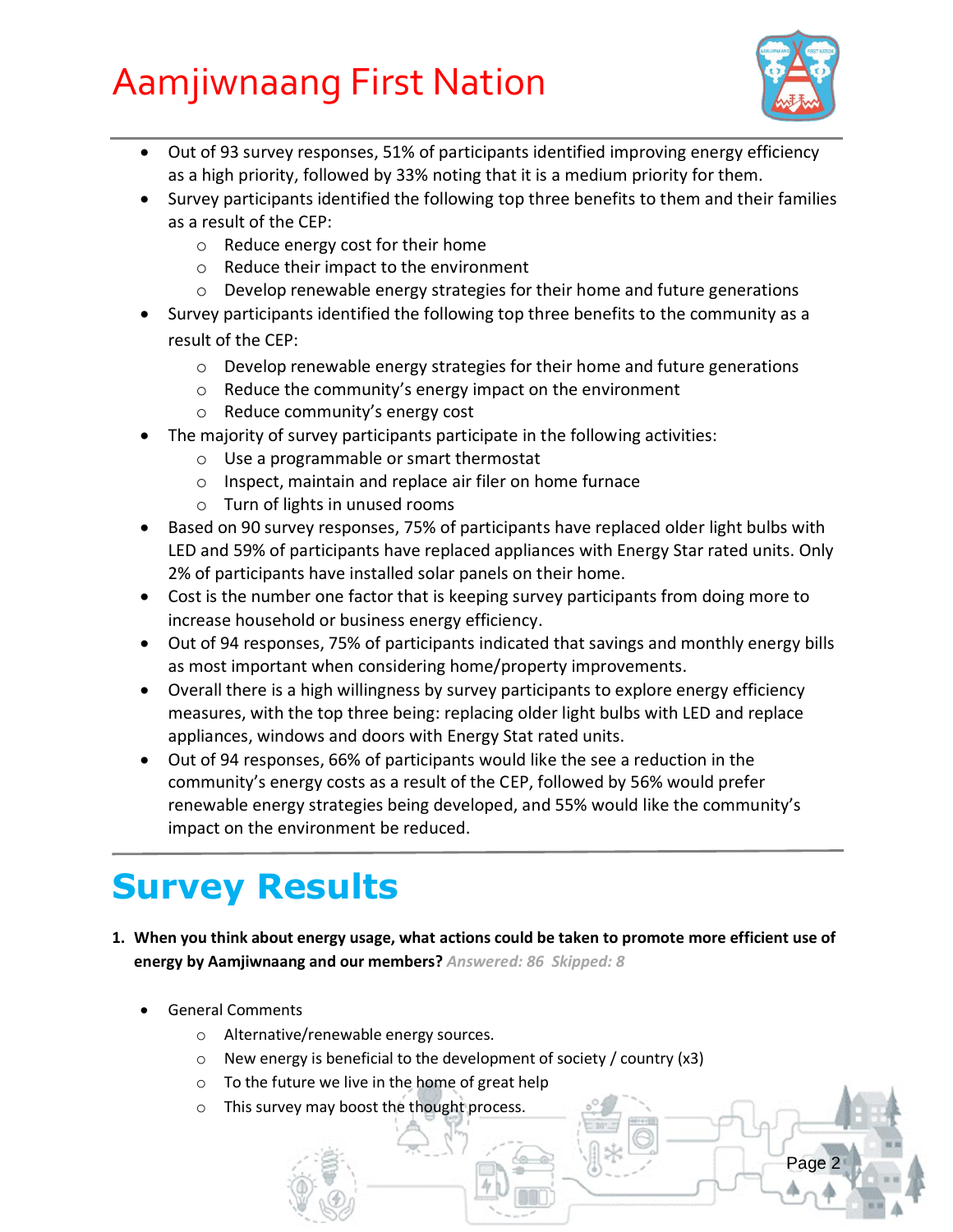

Page 3

- $\circ$  Keeping up with home improvement. To ensure no extra electricity is being used. Share more knowledge of energy saving bulbs etc.
- $\circ$  Lowering carbon footprints, gas emissions, increasing greenhouse inventory & community gardens
- Home/Community Improvements
	- o Solar energy and solar panels on community buildings and homes
		- Use of solar lighting for community/public spaces
		- Use of LED lighting in homes and office/work spaces
		- Use of timers on security lighting
	- o Monitor appliance or update them if possible
	- o Winterize home (e.g., black out curtains to help heat houses in winter as well as opening curtains in summer)
	- o Making a dam at St. Clair river for energy
	- o Windmills
	- o Weather stripping and caulking doors and windows
	- $\circ$  Indoor plants that produce lots of oxygen and that can clean the air naturally
	- $\circ$  Test furnace and other home appliances to ensure that they are energy efficient
	- o Collection of composting, better recycling in our buildings
	- o Opportunity for more upgrades in the homes in the community
	- o Green energy is renewable and should not be taken lightly. We should have it in place as a backup in case power is disrupted from the city.
	- o Electric vehicles used where possible in maintenance.
	- o Provide a household energy saving kits
	- o Being more mindful about energy usage. Some examples include:
		- **Off peak use for laundry**
		- **Turn thermostat down**
		- Light bulbs / LED lights
		- **Shutting off lights when not using a room**
		- Not letting water run.
		- Cold water washing
		- Having newer appliances
		- Not using dishwasher
		- **Using fans less**
		- **EXEC** Changing to LED lightbulbs
		- **Don't leave things plugged in**
	- o More insulation in buildings
	- $\circ$  Home inspections by having someone go through homes and make and help with suggestions
	- o Proper insolation in houses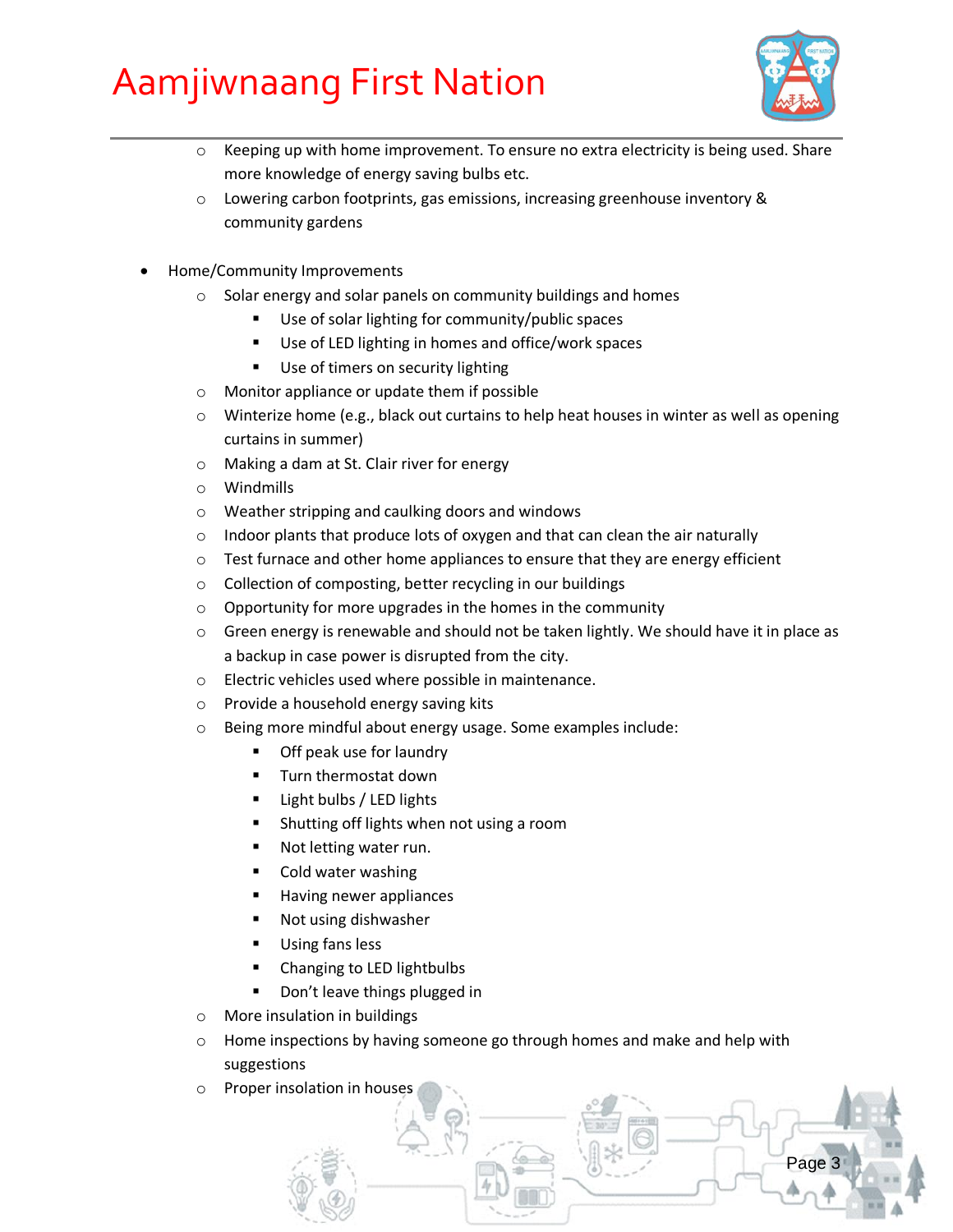

- o Emissions test for car
- o Having a spare fuel tank
- Education and Awareness Building
	- o Info sessions / clinics
	- $\circ$  Tips & tricks for energy efficiency- replacing old windows, waterless hot water tanks, unplugging unused electronics, lights on timers, etc.
	- o Provide ideas that people may not know about
	- o It's better to get his benefits across
	- o Understand its advantages
	- o Fully understand the benefits of new energy for the future
	- o Education and communication to the membership regularly.
	- o When we have a discounted time of day, it is best to try use e.g., hydro at the discounted time, rather than peak times.
	- $\circ$  Flyers highlighting ways to conserve energy limiting battery/light usage using energy efficient lightbulbs
	- o Education for community members how to conserve energy. Explore renewable energy options. Switch to energy efficient equipment/devices when upgrades are needed.
	- o Awareness of energy use and consumption
	- $\circ$  Education to community members about available options, i.e. solar, wind, how to weather proof our homes to be more energy efficient.
	- o More land-based teachings
	- $\circ$  Educating the community on ways to improve home efficiency, basic information packages and ideas for resources
	- o Social media could be used for this.
- Assistance and Cooperation
	- o Do your best to help them
	- o Cooperate if necessary
	- o Kits to help with home efficiency, funding for insulation, windows and doors
	- $\circ$  Demanding industry be more accountable and included to assist us in making goals and achieving them
	- $\circ$  Better quality homes, buildings and infrastructure that are energy efficient and not the cheapest bid
	- o Invest in energy efficient alliances
	- o Financial support for those needing major upgrades
	- $\circ$  Giving things to community members like power strips, energy reducing light bulbs and maybe solar lights for outside

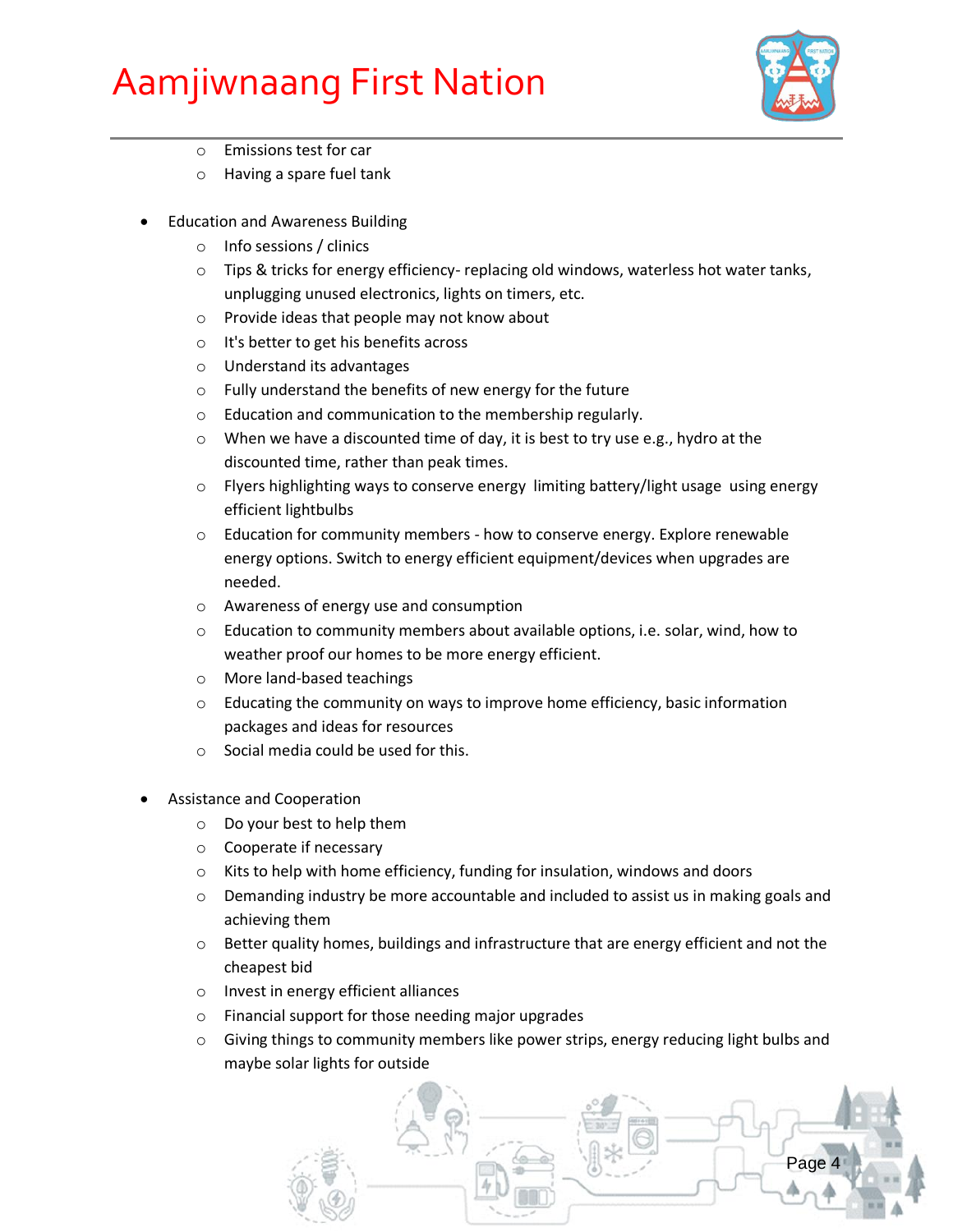

**2. To what extent is improving energy efficiency a priority for you?** *Answered: 93 Skipped: 1*



#### **3. Which benefits of a Community Energy Plan do you feel are most important to you and your**





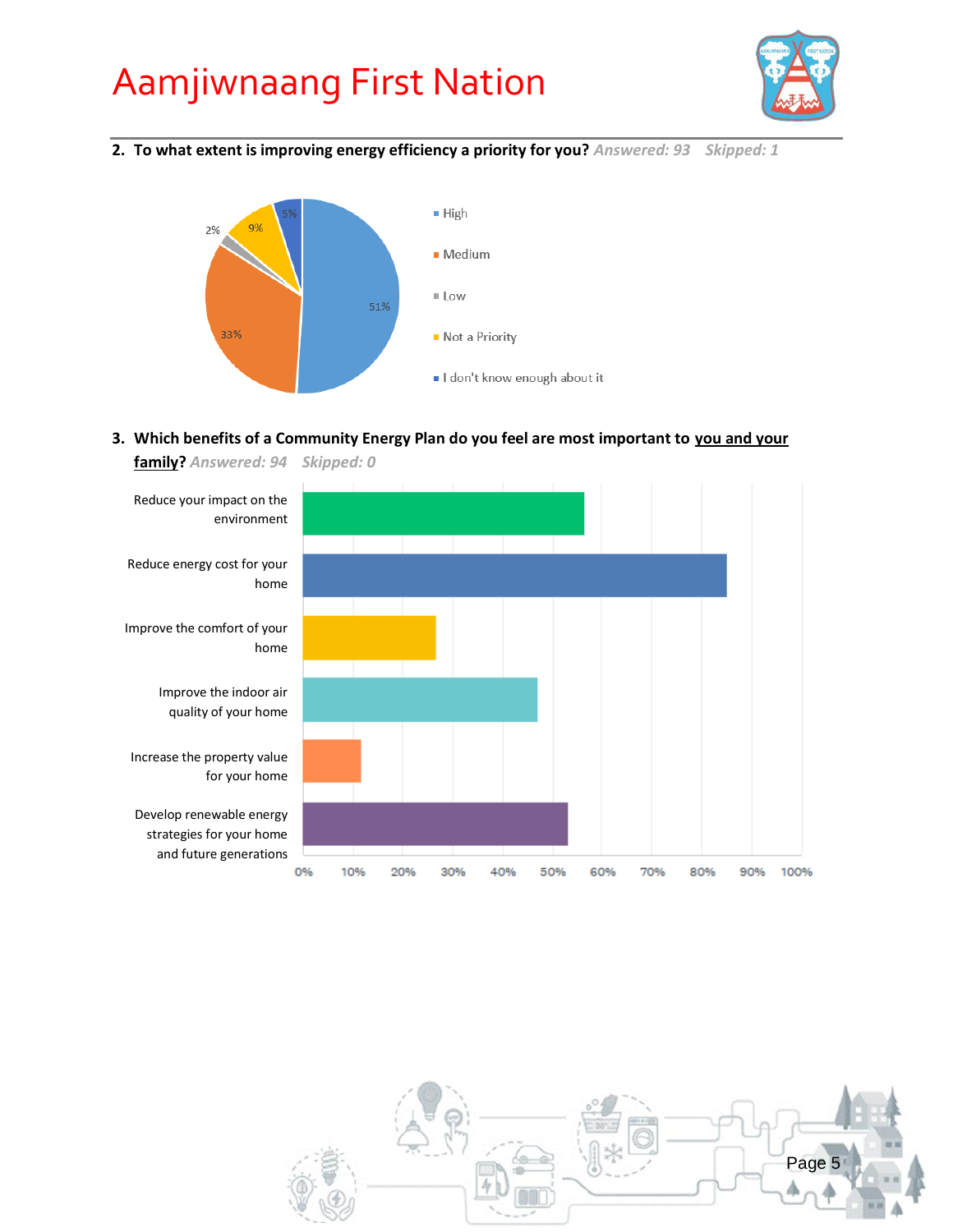

**4. Which benefits of a Community Energy Plan do you feel are most important to the community as a whole?** *Answered: 94 Skipped: 0*



#### **5. How often do you participate in the following activities?**

*Answered: 94 Skipped: 0*

| <b>Activity</b>                                          | All of<br>the time | Most of<br>the time | Some of<br>the time | <b>Never</b> |  |
|----------------------------------------------------------|--------------------|---------------------|---------------------|--------------|--|
| Use a programmable or smart thermostat                   | 50%                | 19%                 | 15%                 | 16%          |  |
| Inspect, maintain and replace air filter on home furnace | 58%                | 23%                 | 14%                 | 5%           |  |
| Turn off lights in unused rooms                          | 56%                | 30%                 | 14%                 | 0%           |  |
| Use wood as a source of heating fuel                     | 3%                 | 9%                  | 10%                 | 78%          |  |
| Purchase renewable energy (e.g., Bullfrog Power,         | 13%                | 14%                 | 13%                 | 59%          |  |
| Enbridge OptUp, etc.)                                    |                    |                     |                     |              |  |
| Unplug appliances when not in use to avoid consuming     | 20%                | 16%                 | 37%                 | 27%          |  |
| "phantom power"                                          |                    |                     |                     |              |  |
| Check weather stripping on exterior door to see if it    | 20%                | 27%                 | 34%                 | 19%          |  |
| needs to be replaced                                     |                    |                     |                     |              |  |
| Wash laundry in cold water                               | 43%                | 24                  | 22%                 | 11%          |  |
| Use a drying wrack or clothesline instead of the dryer   | 11%                | 24%                 | 37%                 | 28%          |  |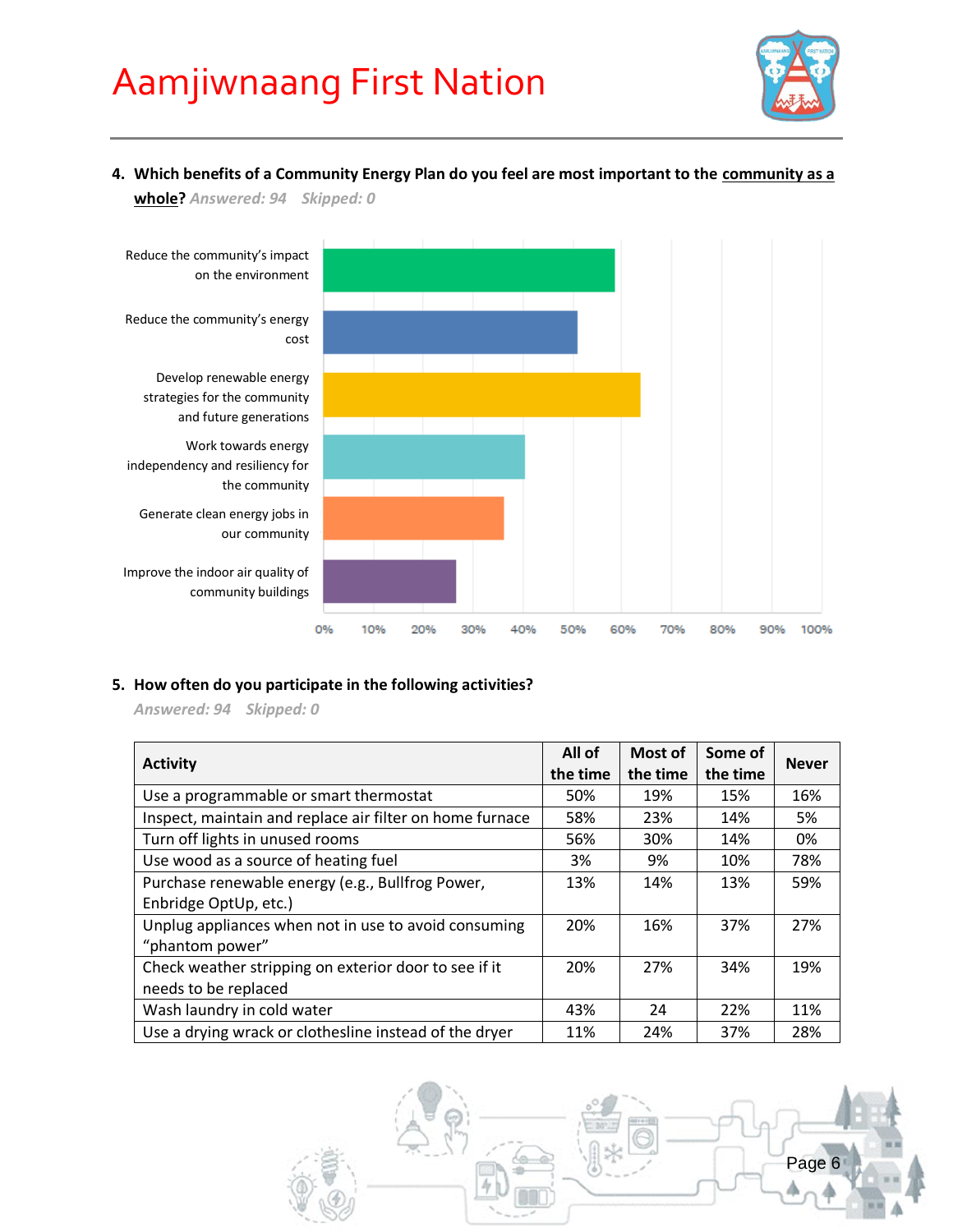

#### **Other responses provided:**

- Using cold water for laundry the pods in 83 degree temperate to melt them and in reality you only need 1 tbls of detergent pods have 3 this messes with the sensors in your washing machine
- Do laundry during off-peak times
- I wash and dry laundry at the laundromat, but dry heavier items on a drying rack in the room where woodstove is located. I do that to save me money and also to reduce the amount of energy that the dryer uses
- Keep thermostat at a lower temp
- Only use washer/dryer during off peak hours
- Lower thermostat at night
- Cook outside during summer months to avoid heating the house inside, thus reducing the air conditioning usage while cooking
- Work cloths I don't dry

#### **6. Have you or the building/home owner carried out any energy efficiency activities in the last 5**

**years?** *Answered: 90 Skipped: 4*



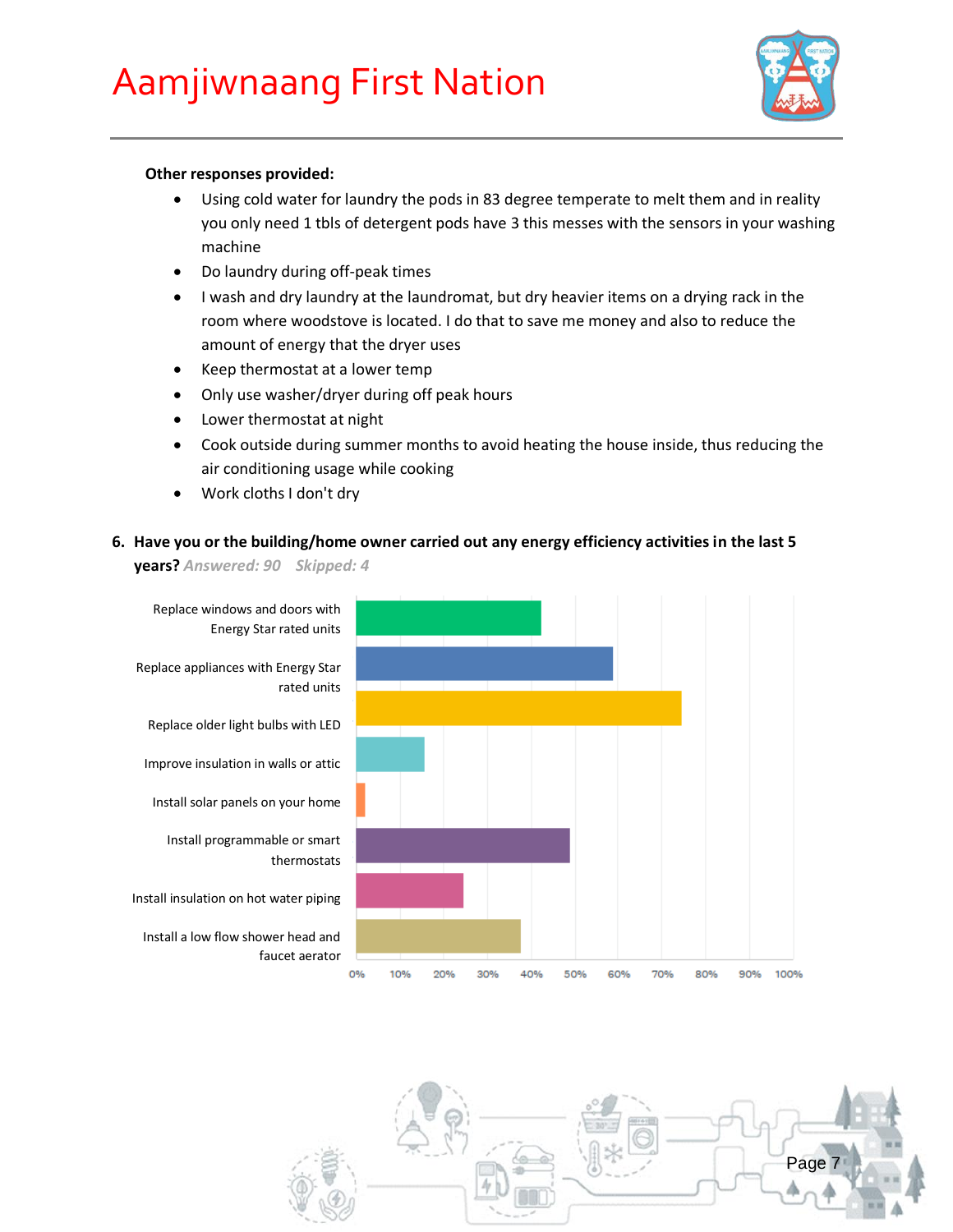

#### **7. What has held you back from doing more to increase your household or business' energy**

**efficiency?** *Answered: 92 Skipped: 2*



#### **8. Are you planning any home or building renovations within the next 5 years?**

*Answered: 93 Skipped: 1*

- No 33%
- Don't Know 28%
- Yes 39%
- **9. On a scale of 1 to 5, how willing are you to explore the following energy efficiency measures, where 1 is not willing and 5 is very willing?** *Answered: 94 Skipped: 0*

| <b>Energy Efficiency Measures</b>                      |    |    | 3   | 4   | 5   | <b>NA</b> |
|--------------------------------------------------------|----|----|-----|-----|-----|-----------|
| Replace windows and doors with Energy Star rated units | 0% | 6% | 9%  | 11% | 52% | 21%       |
| Replace appliances with Energy Star rated units        | 1% | 3% | 14% | 12% | 52% | 18%       |
| Replace older light bulbs with LED                     | 1% | 2% | 2%  | 12% | 69% | 14%       |
| Improve insulation in walls or attic                   | 4% | 8% | 10% | 18% | 45% | 15%       |
| Install solar panels on your home                      | 6% | 9% | 14% | 16% | 45% | 11%       |
| Install programmable or smart thermostats              | 1% | 1% | 12% | 11% | 46% | 30%       |
| Install insulation on hot water piping                 | 2% | 0% | 17% | 15% | 49% | 17%       |
| Install a low flow shower head and faucet aerator      | 5% | 6% | 11% | 18% | 38% | 21%       |

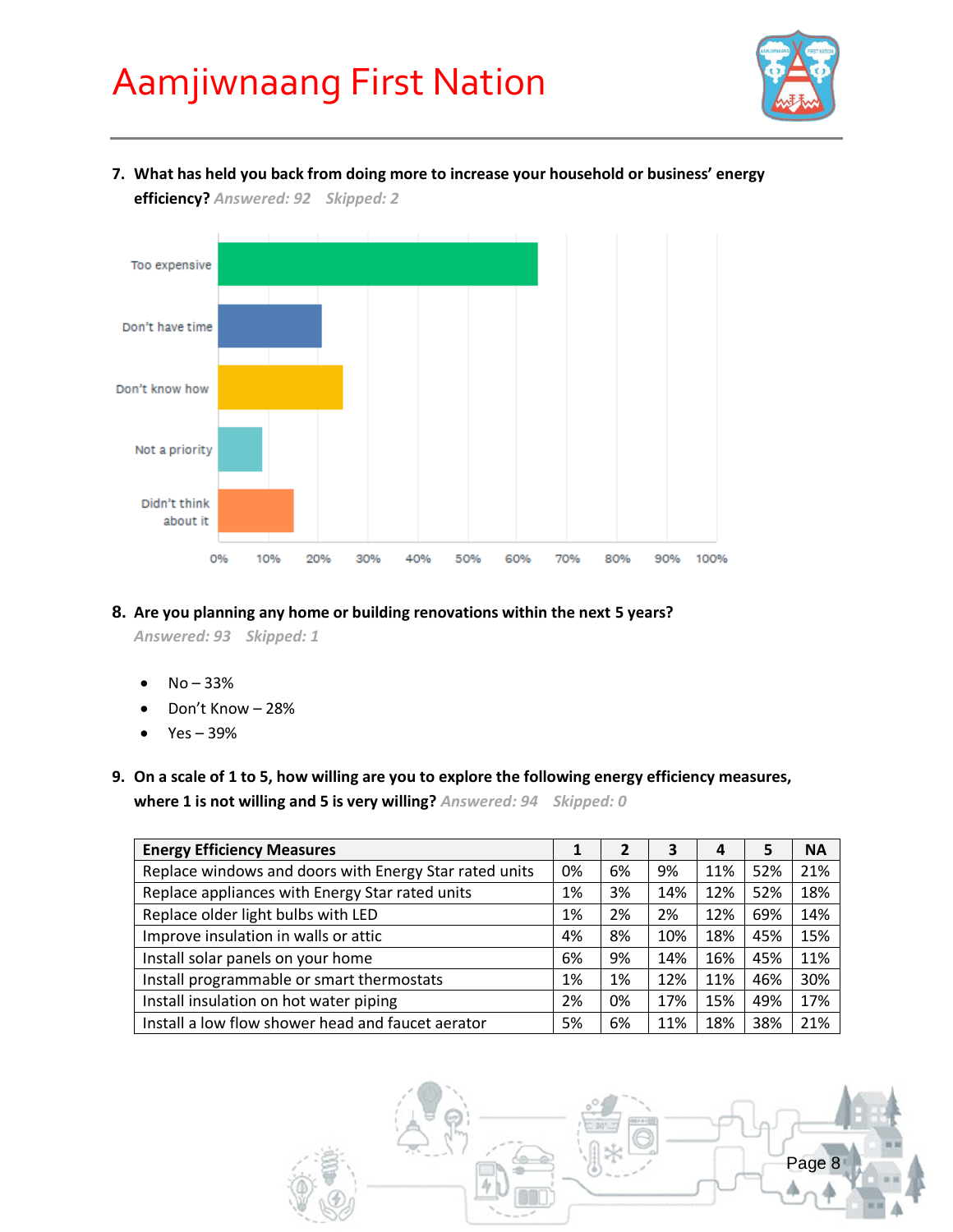

Page 9

#### **10.What is most important to you when considering home/property improvements?**

*Answered: 94 Skipped: 0*

- Upfront costs of improvements 56%
- Savings on monthly energy bills 76%
- Reducing impact on the environment 38%
- $\bullet$  Improving the comfort of my home  $-45\%$
- $\bullet$  Improving property value 12%
- $\bullet$  Investing in my family home for future generations  $-46\%$

#### **11.What would you like to see as outcomes of the Aamjiwnaang Community Energy Plan?**



*Answered: 94 Skipped: 0*

**12.Any other comments or ideas you would like to share to help shape the Aamjiwnaang Community Energy Plan?** *Answered: 92 Skipped: 2*

- Get more people involved
- We should cooperate with each other to increase the sharing of new energy
- We can use celebrity publicity to get more people involved
- I've done a good job
- It would be better if all people participated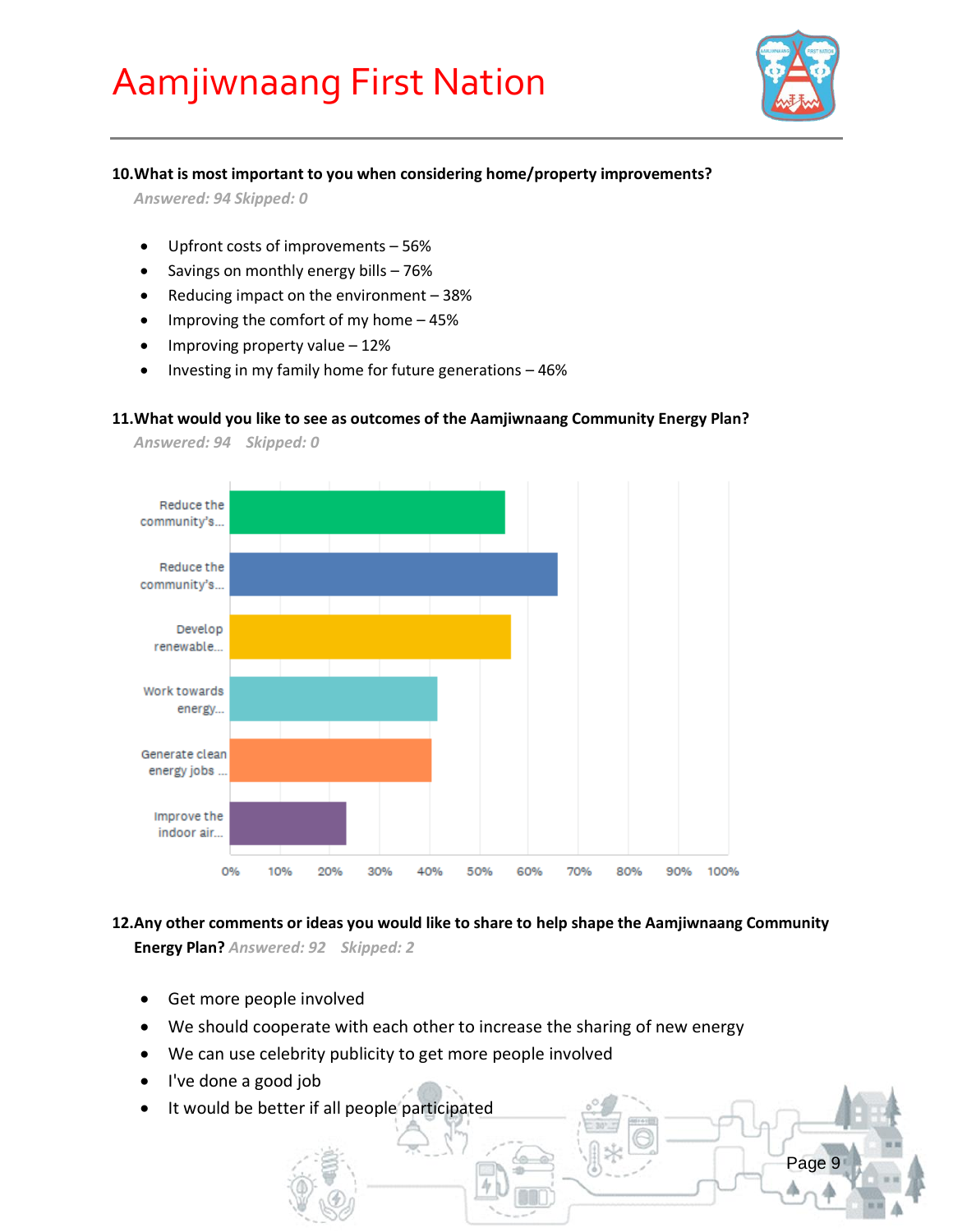

- $\bullet$  I think with many people now recognize the new energy, do more activities
- There's nothing to say. It's good enough.
- I think it's important to advocate new energy
- You did a great job, well done
- Understand its advantages, let more people know
- New energy is still very good for the future development of the country, support
- We will improve the energy inspection system, adhere to the combination of daily and monthly inspections, promptly correct and stop waste, and regularly publish the results of energy inspections, assessment notices and rectification deadlines.
- Good, no problem
- People need to learn to do stuff for themselves instead of wait for the Band to do it for them ...but them if they did that it would never ever get done!!!!!!
- More information shared with the membership. Examples rebates for new construction and renovations. Community event so membership can meet the Community Champion and explain what is being worked on. Open house style.
- Good imitative
- I always thought it would be a great idea to install a small windmill at each home for wind power, but don't know the process for installing the necessary equipment to store the power and use the power. Educational materials so they know how would be awesome!
- Independent electricity supply for the community
- Get the kids involved. They're our future.
- More understanding of it
- Solar panel and insulation workshops. Share survey results with community. Provide energy efficiency kits
- Using the river as an energy source
- No, I just know our rez will do the right thing and I'll do mine to help out!
- I do feel members indoor air quality should be one of the focuses of our community
- Promotion of ways to save energy and select a home to receive the energy improvements (e.g. Solar panel) for free
- Help every home, not just Band owned homes save and conserve energy and insulate and/or save their house
- Building a big solar panel for all of Aamjiwnaang so our energy costs are reduced
- Follow-up on home inspections

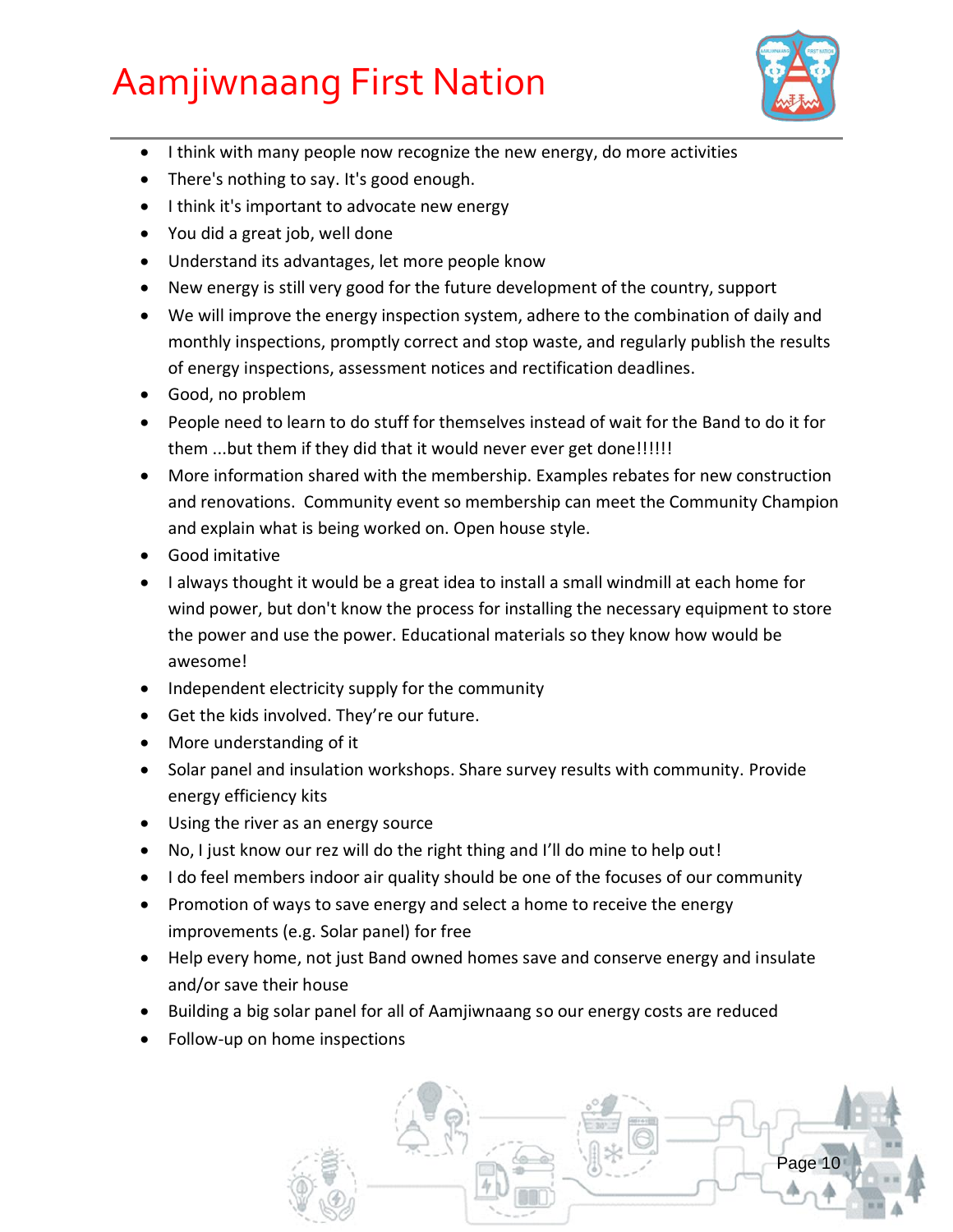

### **Who Participated in the Survey?**

#### **13.How many participants were members or non-members?**

- Members -94% / 88 participants
- Non-Members 5% / 5 participants



**14.Where do participants live?** *Answered: 92 Skipped: 2*

**15.What type of building do you live in?** *Answered: 93 Skipped: 1*